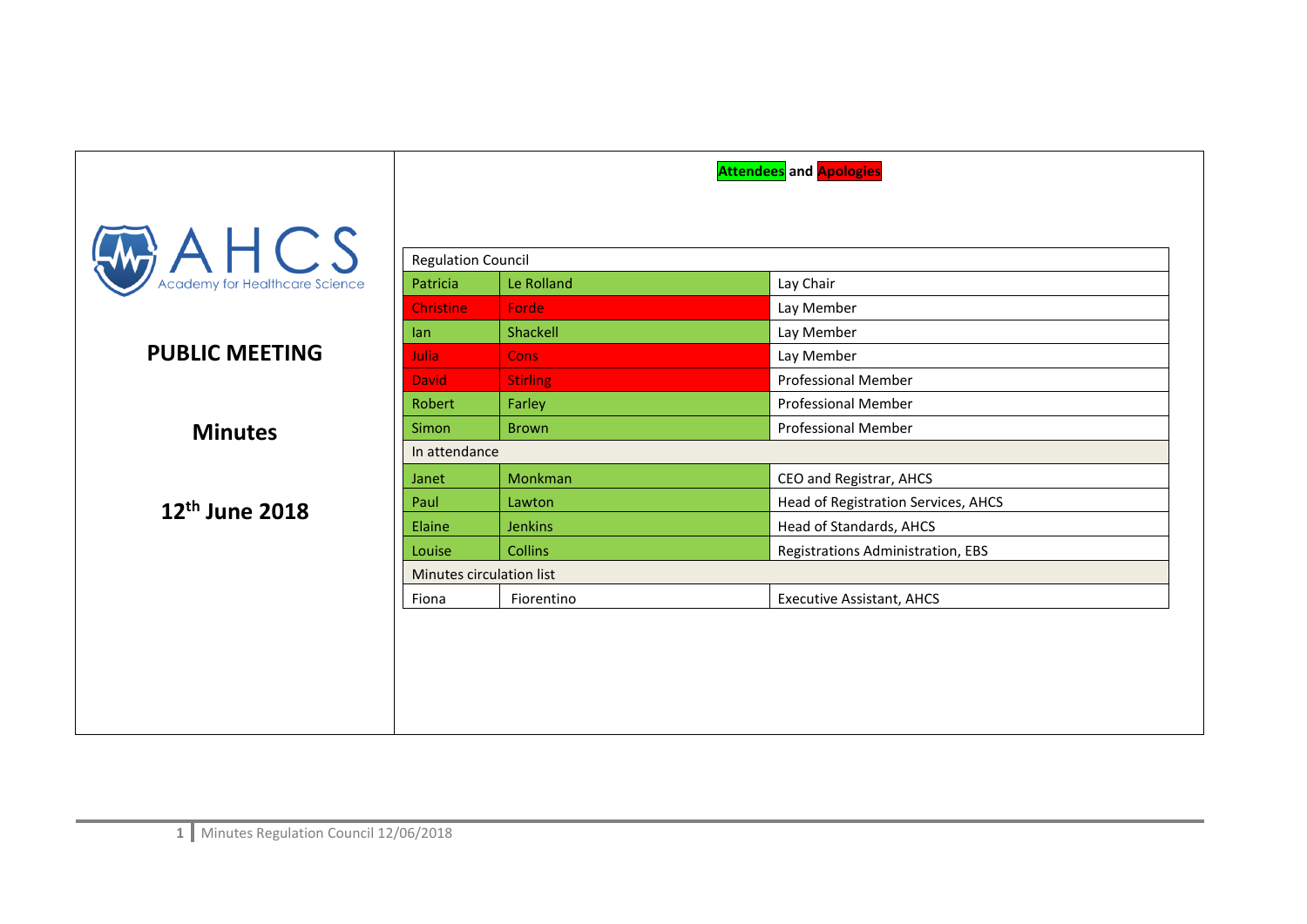## **Key Discussion Points and Actions**

| No. | Subject                                                           | <b>Minutes/Action</b>                                                                                                                                                                                                                                                                                                | Owner | <b>Action / Due</b> |
|-----|-------------------------------------------------------------------|----------------------------------------------------------------------------------------------------------------------------------------------------------------------------------------------------------------------------------------------------------------------------------------------------------------------|-------|---------------------|
| 1.  | Welcome and apologies                                             | The Chair Informed Council that three Council members had sent their apologies in advance of the<br>meeting.                                                                                                                                                                                                         |       |                     |
| 2.  | Declarations of Interest                                          | The Chair asked prior to the meeting commencing if there had been any declarations of interest.<br>None were declared.                                                                                                                                                                                               |       |                     |
|     |                                                                   | The Regulation Council was declared quorate.                                                                                                                                                                                                                                                                         |       |                     |
| 3.  | a) Minutes of the meeting<br>of 17th April 2018                   | The Chair asked whether the minutes were a true reflection of April's meeting. Everyone agreed<br>that the minutes were a true reflection.                                                                                                                                                                           |       |                     |
|     | b) Action log of the<br>meeting of 17 <sup>th</sup> April<br>2018 | The action log was discussed in some detail, completed actions deleted as necessary.                                                                                                                                                                                                                                 |       |                     |
|     | c) Matters arising not on<br>the agenda                           | There were nil matters arising.                                                                                                                                                                                                                                                                                      |       |                     |
| 4.  | Chair's Report                                                    | The Chair provided a verbal update as follows:                                                                                                                                                                                                                                                                       |       |                     |
|     |                                                                   | The Chair confirmed that she had attended the Accredited Registers Collaborative meeting and<br>that the PSA (Professional Standards Authority), had also attended this meeting.                                                                                                                                     |       |                     |
|     |                                                                   | It was confirmed that the DH (Department for Health), and PSA had been in discussion about the<br>future funding arrangements for PSA. This is important for practical reasons on the costs that                                                                                                                     |       |                     |
|     |                                                                   | accredited registers must now pay PSA for our continuation to hold a licence and consequently<br>the fee that registrants pay.                                                                                                                                                                                       |       |                     |
|     |                                                                   | There had recently been a Joint publication from the PSA and the RSPH (Royal Society of Public<br>Health), on how registrants can push forward the Public Health Agenda with clients/patients. This<br>would be the focus of the Accredited Registers Conference, which is being held on 29 <sup>th</sup> June 2018. |       |                     |
|     |                                                                   | Council were informed that the 2017 conference was very informative, and that a number of<br>Ministers had attended the event.                                                                                                                                                                                       |       |                     |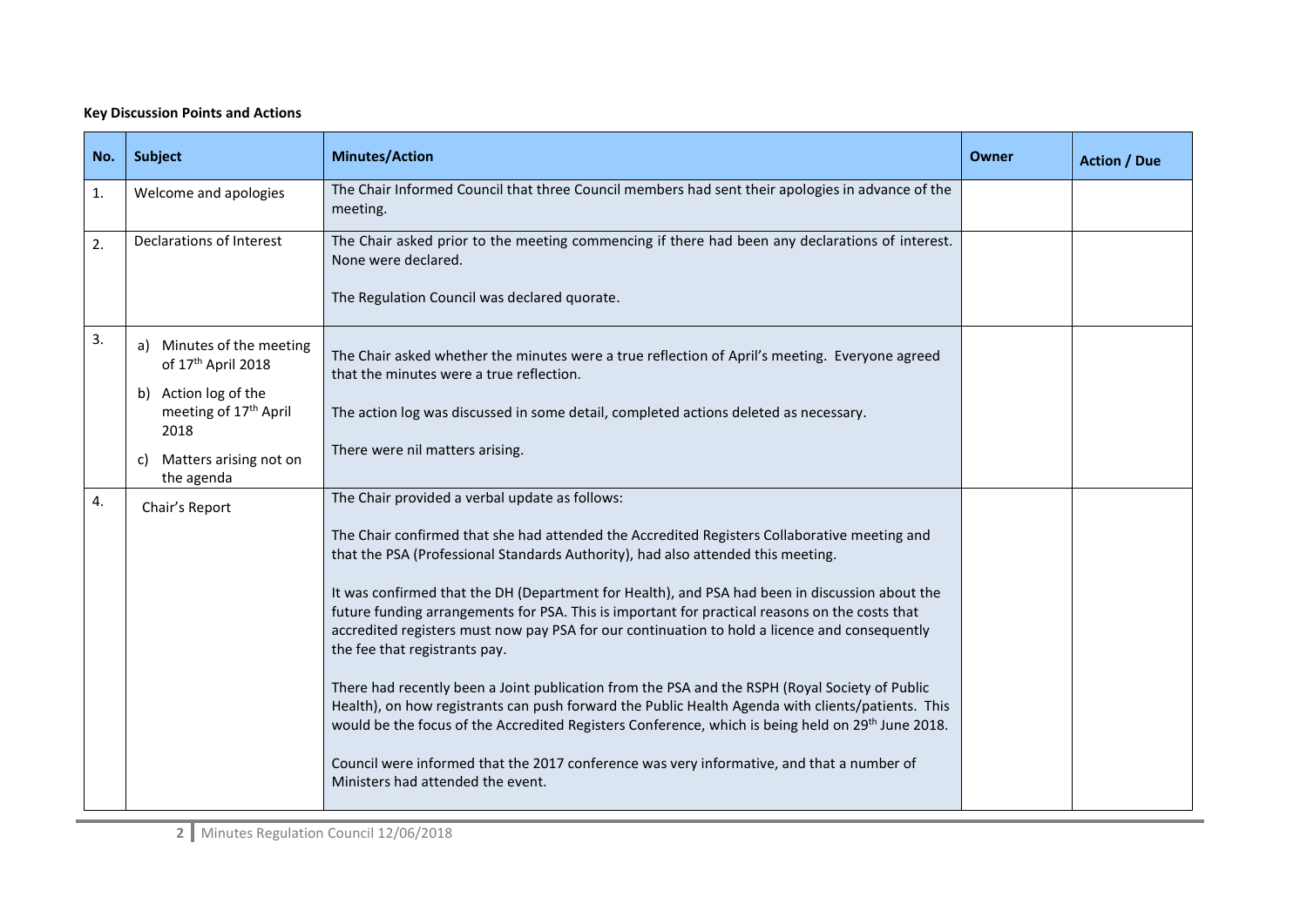|   |                | David Kidney, CEO of Public Health would be attending this year's conference, should Council<br>Members wish to attend the Academy would be happy to fund travel costs. It was confirmed that<br>the event would be a good networking opportunity and it would give Council the chance to meet<br>directly with the Collaborative Registers personnel.<br>The Chair reminded Council that she had agreed to take on a Non-Executive AHCS Director's role,<br>and would attend the Academy's Board meetings, and continue with her role as Chair of the AHCS<br>Registration Council.                                                                                                                                                                                                                                                                                                                                                                                                                                                                                                                                                                                                                                                                                                                                                                                                                                                                                                                                                                                                                                                                                                                                                                                                                                                                                                                                                                      |  |
|---|----------------|-----------------------------------------------------------------------------------------------------------------------------------------------------------------------------------------------------------------------------------------------------------------------------------------------------------------------------------------------------------------------------------------------------------------------------------------------------------------------------------------------------------------------------------------------------------------------------------------------------------------------------------------------------------------------------------------------------------------------------------------------------------------------------------------------------------------------------------------------------------------------------------------------------------------------------------------------------------------------------------------------------------------------------------------------------------------------------------------------------------------------------------------------------------------------------------------------------------------------------------------------------------------------------------------------------------------------------------------------------------------------------------------------------------------------------------------------------------------------------------------------------------------------------------------------------------------------------------------------------------------------------------------------------------------------------------------------------------------------------------------------------------------------------------------------------------------------------------------------------------------------------------------------------------------------------------------------------------|--|
| 5 | Academy update | AHCS President: The AHCS President is developing a process with the Professional Council to<br>enable him to establish a past president's role. The current President, Brendan Cooper was<br>appointed three years ago and has been inspirational in the interaction with professional bodies.<br>Fellowships: From an Academy's perspective fellowships are a very good way of raising the<br>Academy's profile, but it was taking longer than anticipated to seek approval. As a result, a task<br>and finish group has been created which would be chaired by Graham Beastall.<br>The British Psychological Society: There is an MOU in place with the British Psychological Society,<br>how this will benefit is firstly in being able to join for one voice responses where appropriate.<br>Other benefits may be available over time.<br>STP Equivalence: There is a Memorandum of Understanding agreed with ACS (The Association of<br>Clinical Scientists). There will be a meeting held involving HCPC (Health and Care Profession<br>Council, ACS and IBMS (The Institute of Biomedical Scientists) to discuss equivalence. In addition,<br>from an HCPC perspective there could be a level 7 apprenticeship available with a direct route to<br>HCPC registration as a Clinical Scientist.<br>NIHR: the National Institute for Health Research (NIHR) to develop a directory commissioned the<br>Academy. They will be meeting the Academy team in the near future.<br>Council asked for an explanation as to the difference between a directory and a register.<br>The Registrar advised that the handout that was circulated describes the differences between<br>registers and directories.<br>It was confirmed that NHS Research Scotland have close links with the NIHR and that it could be<br>beneficial to introduce them to the Academy's work, as they may also wish to consider the<br>benefits of joining the Academy's Directory. |  |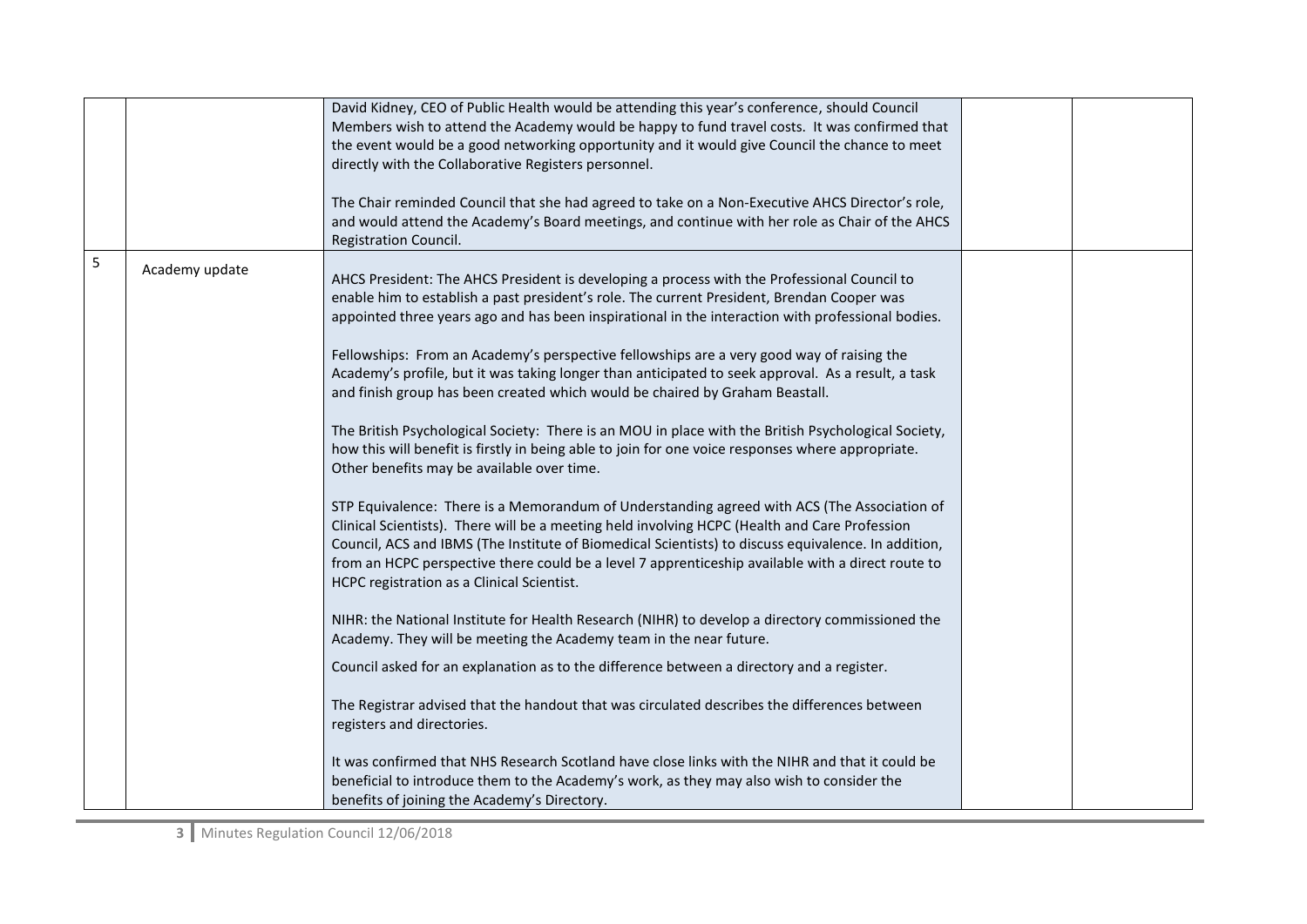|   | <b>New Business</b><br>a)                                    | LSI: The Life Science Industry register is now supervised by the LSI Registration Council and the<br>AHCS Executive Assistant is responsible for the administration of the register. The CEO, Head of<br>Registration Services and Director of Quality have all been trained to administer applications in<br>readiness to cope with register growth.                                                                                                                                   |  |
|---|--------------------------------------------------------------|-----------------------------------------------------------------------------------------------------------------------------------------------------------------------------------------------------------------------------------------------------------------------------------------------------------------------------------------------------------------------------------------------------------------------------------------------------------------------------------------|--|
|   |                                                              | It was confirmed that the LSI Registration Council had had their first meeting and future meetings<br>would be held every three months. In addition to this, the LSI team hold monthly project<br>meetings which are used to progress work for both the implementation of the register and<br>implementation into the NHS.                                                                                                                                                              |  |
|   |                                                              | The NHS Department of Procurement is including a paragraph relating to the register in their<br>contracts.                                                                                                                                                                                                                                                                                                                                                                              |  |
|   | <b>Update on Strategy</b><br>b)                              | Strategy Meeting: There had been a strategy meeting with the Board, which had been focussed on<br>increasing registrant numbers.                                                                                                                                                                                                                                                                                                                                                        |  |
|   | Any consultations<br>C)<br>outstanding                       | It was confirmed that there were no consultations outstanding.<br>There were no other updates.                                                                                                                                                                                                                                                                                                                                                                                          |  |
| 6 | Registrar's report,<br>including CPD and PPI<br>developments | The CPD guidance for registrants has recently been updated and published.<br>A CPD Audit of the Medical Illustrators register is currently being undertaken, with the final review<br>scheduled to be completed by the end of August 2018. 10 registrants have been selected<br>randomly and required to participate.<br>A CPD audit of HSS registrants is also about to be undertaken.                                                                                                 |  |
|   |                                                              | Patients and Public Involvement developments: The Academy have developed a list of patient<br>groups such as AgeUK and its local partner AgeUKs, Macmillan, and British Heart Foundation. The<br>intention is to provide a virtual network, which would focus on patient and public safety matters,<br>and enable the register to keep costs to a minimum.<br>The numbers on the register had started to increase in line with the Strategy and plan that council<br>members discussed. |  |